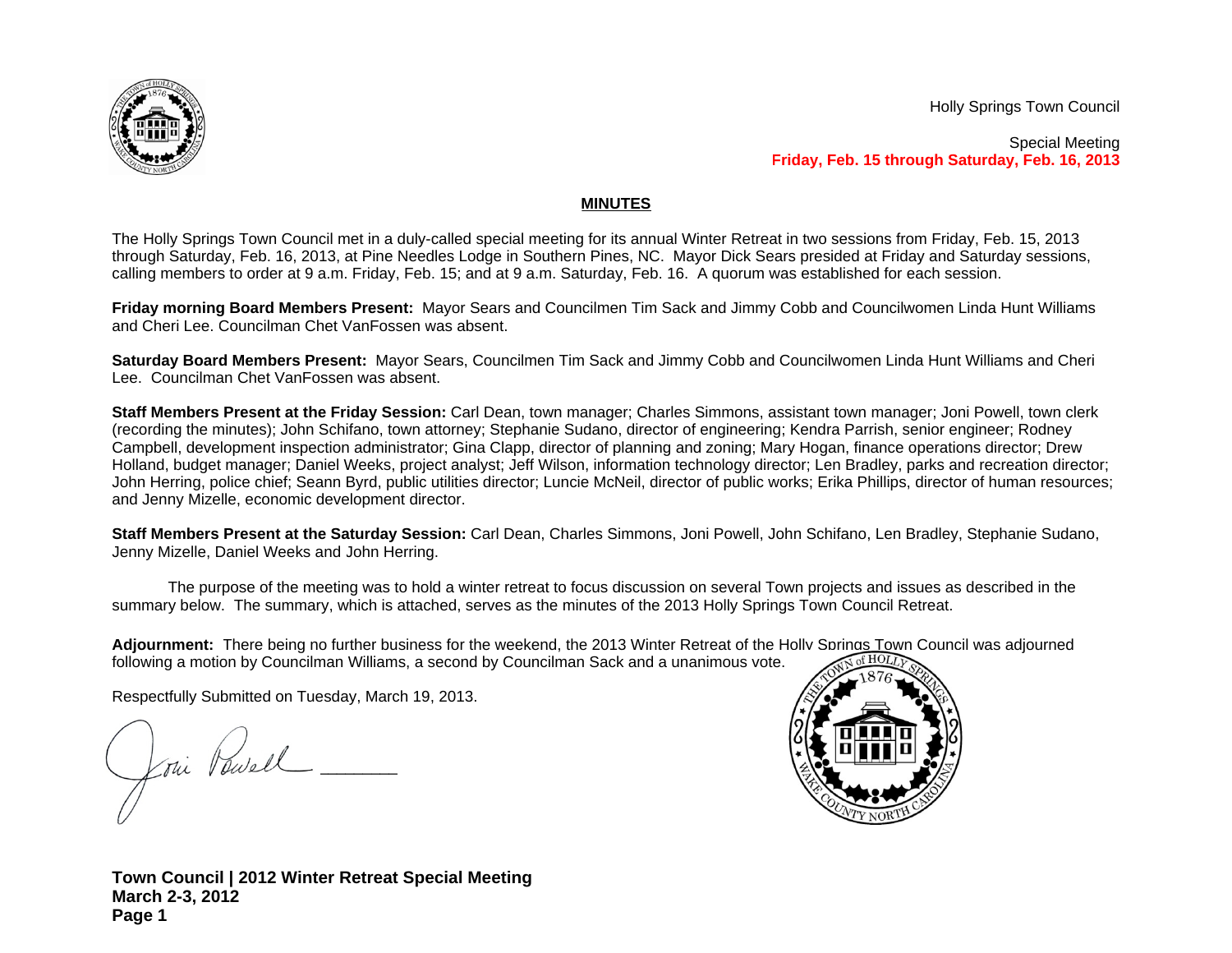|                                                                                                                                          |                                                                                                                                                                                                                                                                                                                                                                                                                                                                                                    | <b>Council Action /</b><br><b>Direction / Consensus</b>                                                                                                                                                                          |
|------------------------------------------------------------------------------------------------------------------------------------------|----------------------------------------------------------------------------------------------------------------------------------------------------------------------------------------------------------------------------------------------------------------------------------------------------------------------------------------------------------------------------------------------------------------------------------------------------------------------------------------------------|----------------------------------------------------------------------------------------------------------------------------------------------------------------------------------------------------------------------------------|
| <b>Topic</b>                                                                                                                             | <b>Discussion Key Points</b>                                                                                                                                                                                                                                                                                                                                                                                                                                                                       |                                                                                                                                                                                                                                  |
| <b>FRIDAY</b>                                                                                                                            |                                                                                                                                                                                                                                                                                                                                                                                                                                                                                                    |                                                                                                                                                                                                                                  |
|                                                                                                                                          |                                                                                                                                                                                                                                                                                                                                                                                                                                                                                                    | Action: The Council approved a<br>motion to endorse the staff's list of<br>General Fund priority projects<br>(attached.)<br>Motion By: Sack<br>Second By: Cobb<br>Vote: Unanimous                                                |
| <b>CIP</b><br><b>Review of 2012 Priority</b><br>$\bullet$<br><b>Projects</b><br><b>Consideration of 2013</b><br><b>Priority Projects</b> | Projects and studies completed since the 2012 retreat;<br>Projects and studies underway in either design or construction phase;<br>Resurfacing projects last 5 years;<br>Phase 1 and 2 resurfacing projects under design at this time;<br>Proposed list of General Fund project priorities for 2013;<br>Proposed list of Utility Fund project priorities for 2013;                                                                                                                                 | Action: The Council approved a<br>motion to endorse the staff's list of<br>Utility Fund priority projects<br>(attached.)<br><b>Motion By: Williams</b><br>Second By: Sack<br>Vote: Unanimous                                     |
| <b>Fiber Network</b>                                                                                                                     | The Town can install a fiber network to connect its facilities as well as<br>serve other government facilities like schools;<br>The Town cannot, by law, extend fiber to individual homes and businesses<br>but it can lease the capacity in the lines to a third party that can offer it;<br>Ideally, conduit would be installed automatically with all water extension<br>projects, and fiber could be run as needed;<br>More information would be helpful, but it seems to be a good direction. | Action: The Council approved a<br>motion to direct staff to continue<br>studying fiber network pathways,<br>return on investment, and<br>cost and opportunity analysis.<br>Motion By: Sack<br>Second By: Cobb<br>Vote: Unanimous |
|                                                                                                                                          | Overview of park projects that are being funded by the bond;                                                                                                                                                                                                                                                                                                                                                                                                                                       |                                                                                                                                                                                                                                  |
|                                                                                                                                          | Bond funds were used to buy parkland, including Jefferson L. Sugg<br>property, which represents a good investment of good parkland;                                                                                                                                                                                                                                                                                                                                                                |                                                                                                                                                                                                                                  |
| <b>Parks and Recreation Projec</b>                                                                                                       | Greenway on Sugg property will connect Bass Lake headwaters to Wombl<br>e Park;                                                                                                                                                                                                                                                                                                                                                                                                                    |                                                                                                                                                                                                                                  |
| ts                                                                                                                                       | Improvements at all parks were presented in overview                                                                                                                                                                                                                                                                                                                                                                                                                                               | No Action. For information only.                                                                                                                                                                                                 |
|                                                                                                                                          | Overview of new, expanding and existing projects that are adding to the<br>Town's tax base:                                                                                                                                                                                                                                                                                                                                                                                                        |                                                                                                                                                                                                                                  |
|                                                                                                                                          | March 20 will be a bus tour for businesses to see what all is going on in<br>town;                                                                                                                                                                                                                                                                                                                                                                                                                 |                                                                                                                                                                                                                                  |
| <b>Economic Development</b>                                                                                                              | The ribbon-cutting for Holly Springs Towne Center will be April 13                                                                                                                                                                                                                                                                                                                                                                                                                                 | No action. For information only                                                                                                                                                                                                  |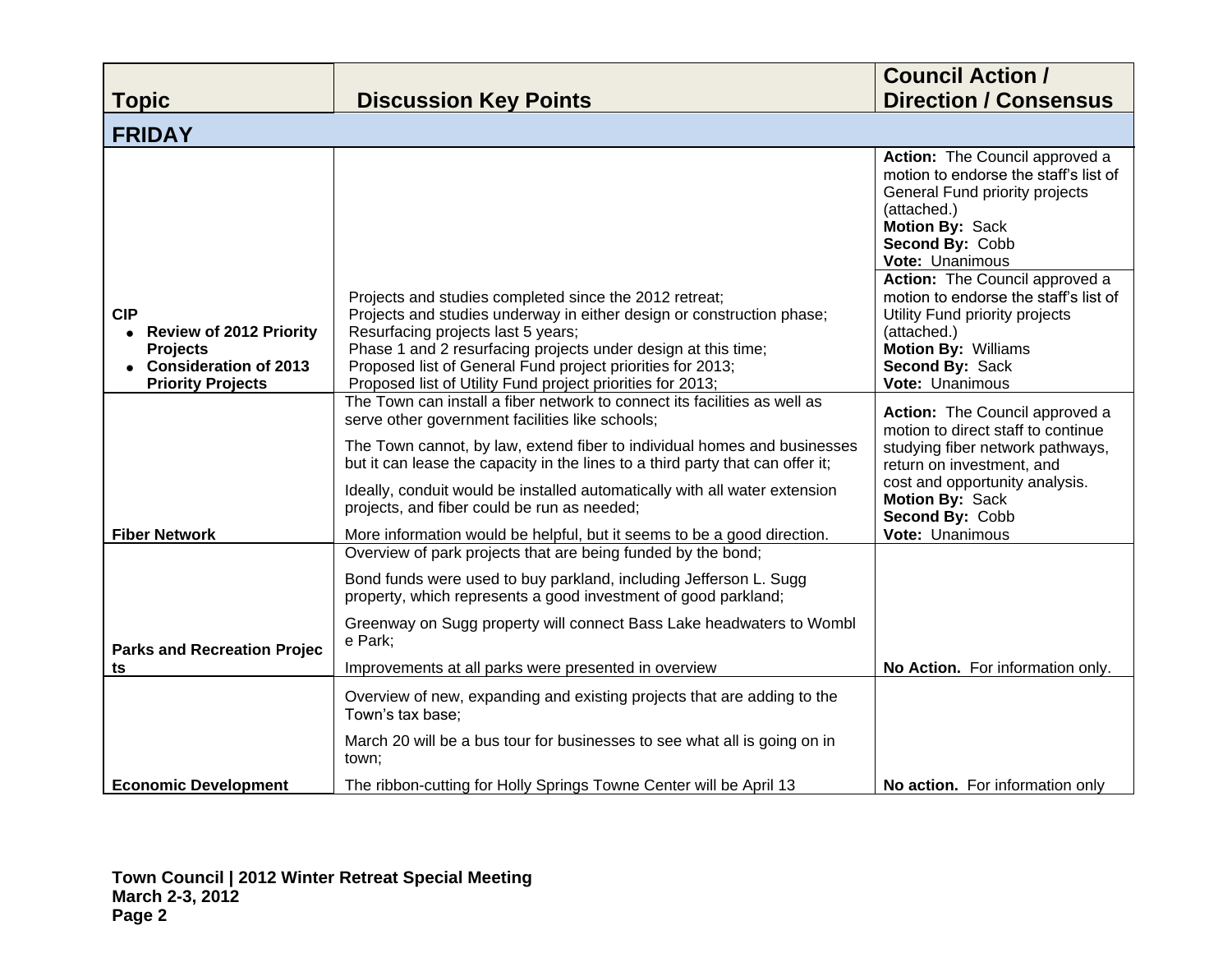|                                                         |                                                                                                                                                                                                     | <b>Council Action / Direction /</b>                                                                                                                                 |
|---------------------------------------------------------|-----------------------------------------------------------------------------------------------------------------------------------------------------------------------------------------------------|---------------------------------------------------------------------------------------------------------------------------------------------------------------------|
| <b>Topic</b>                                            | <b>Discussion Key Points</b>                                                                                                                                                                        | <b>Consensus</b>                                                                                                                                                    |
|                                                         | A BMP with the development of the Leslie-Alford-Mims<br>property provides an opportunity to manage storm wat<br>er from all of downtown as well as to establish a high<br>standard for future BMPs; |                                                                                                                                                                     |
|                                                         | A design for a beautiful landscaped park-like BMP was<br>presented;                                                                                                                                 |                                                                                                                                                                     |
|                                                         | The BMP would complement the Mims property and<br>downtown as an amenity;                                                                                                                           | Action: The Council approved a motion to endorse the                                                                                                                |
|                                                         | It would treat storm water in the Village District;                                                                                                                                                 | Town's BMP project and the concept of a townhome<br>development on the Mims property.                                                                               |
| <b>Mims Best Management</b><br><b>Practice proposal</b> | Council received information on the proposed BMP<br>budget and a proposed layout for townhomes on the<br>property                                                                                   | Motion By: Cobb<br>Second By: Sack<br><b>Vote: Unanimous</b>                                                                                                        |
|                                                         | Town storm water regulations are a little more strict<br>that those of the State - are revisions needed?;                                                                                           | Consensus: Town's local flood detention policies are<br>prudent and should remain.                                                                                  |
|                                                         | Background / history of the Town's storm water and<br>environmental treatment regulations;                                                                                                          | Action: Motion to leave the Bass Lake buffer<br>regulations as they are at 100 feet of undisturbed<br>vegetation but staff can revisit the Fair Share area          |
|                                                         | Background / history of the Town's storm water flood<br>control policy with discussion about whether or not a<br>revision to the local flood detention policy is warranted;                         | buffer requirements for recommendation of change from<br>30 feet undisturbed plus 70 feet vegetated to something<br>more comparable to state regulations of 50 feet |
|                                                         | Future program developments;                                                                                                                                                                        | vegetated.<br>Motion by: Cobb                                                                                                                                       |
| <b>Storm water</b>                                      | How buffer requirements of the Town are more strict<br>than State requirements.                                                                                                                     | Second by: Sack<br>Vote: Unanimous                                                                                                                                  |

| <b>SATURDAY</b> |                              |                              |
|-----------------|------------------------------|------------------------------|
| <b>Topic</b>    | <b>Discussion Key Points</b> | Council Action / Direction / |
|                 |                              |                              |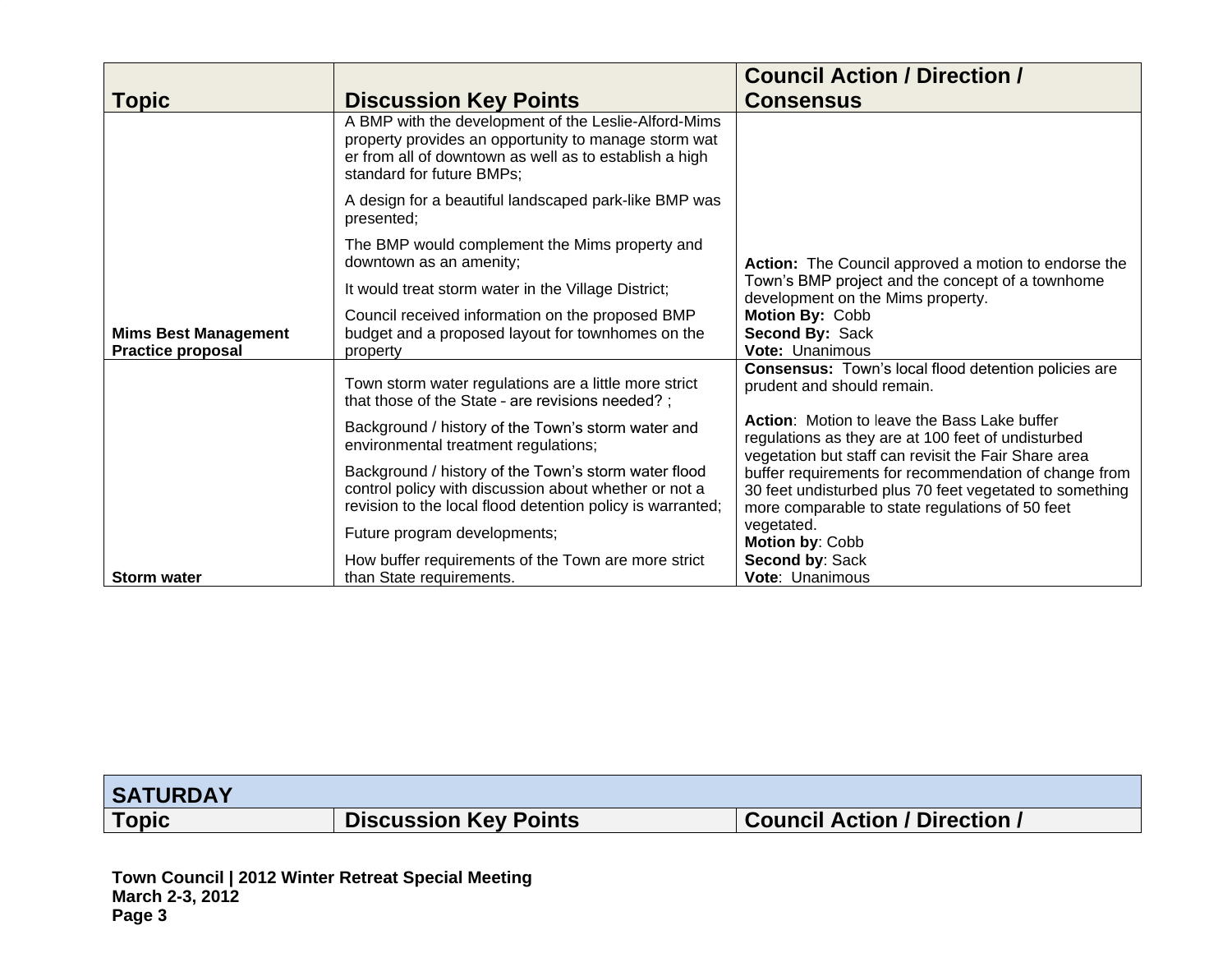|                                                     |                                                                                                                                                                   | <b>Consensus</b>                                                                                                                                                            |
|-----------------------------------------------------|-------------------------------------------------------------------------------------------------------------------------------------------------------------------|-----------------------------------------------------------------------------------------------------------------------------------------------------------------------------|
|                                                     | Town Consultant Andy Coe of Convergent presented<br>results of a feasibility study to see if there is private<br>interest in the North Main Athletic Complex;     |                                                                                                                                                                             |
|                                                     | He said his research identified support in the<br>community for the complex;                                                                                      |                                                                                                                                                                             |
|                                                     | Also identified was a healthy amount of potential<br>private financial support;                                                                                   |                                                                                                                                                                             |
|                                                     | Chuck Smith of Withers and Ravenel reported on a<br>project to determine programming and cost estimates<br>for the project;                                       | Action: Motion to at this time start building a road into<br>the site, soccer fields, tennis courts and a comfort                                                           |
|                                                     | An athletic park building is estimated to cost \$674,000;                                                                                                         | station to meet immediate needs of the community and                                                                                                                        |
|                                                     | A community center / gym / banquet facility, \$6.6<br>million;                                                                                                    | to study potential full development of the complex as<br>time goes on and funding sources are identified.<br><b>Motion By: Williams</b>                                     |
| <b>North Main Athletic Complex</b>                  | A baseball stadium and amenities, \$3.9 million;<br>Site costs, parking, street construction would be more.                                                       | Second By: Sack<br>Vote: Unanimous                                                                                                                                          |
|                                                     | Idea is somewhat archaic;                                                                                                                                         |                                                                                                                                                                             |
|                                                     | Highway design of sign is big, expensive and not<br>targeted to the right audience;                                                                               | Action: Motion to pursue the community corner design<br>for a location downtown.                                                                                            |
| <b>Civic Organization Sign</b>                      | Community location design of sign is more in keeping<br>with its audience and the atmosphere of the<br>community;                                                 | Motion By: Cobb<br>Second By: Williams<br>Vote: Unanimous                                                                                                                   |
|                                                     | An overview of current public information efforts,<br>including the Town's new podcast, was presented;                                                            | Action: Motion to seek proposals and determine<br>feasibility during the budget process for a branding                                                                      |
|                                                     | Staff requested Council endorsement to seek price                                                                                                                 | study for Holly Springs.                                                                                                                                                    |
|                                                     | quotes and information geared toward a community<br>branding project to define and community the identity                                                         | Motion By: Cobb<br>Second By: Sack                                                                                                                                          |
| <b>Branding Study</b>                               | of the town                                                                                                                                                       | Vote: Unanimous                                                                                                                                                             |
| <b>Fuquay-Varina Annexation</b><br><b>Agreement</b> | Managers in Fuquay-Varina and Holly Springs have<br>discussed a potential swap of land in the annexation<br>agreement;<br>The swap represents a logical exchange. | Action: Motion that the Fuquay-Varina annexation<br>agreement be renewed to include the swap of land<br>described.<br>Motion By: Cobb<br>Second By: Sack<br>Vote: Unanimous |
|                                                     |                                                                                                                                                                   | <b>Council Action / Direction /</b>                                                                                                                                         |
|                                                     |                                                                                                                                                                   | <b>Consensus</b>                                                                                                                                                            |
| Topic                                               | <b>Discussion Key Points</b>                                                                                                                                      |                                                                                                                                                                             |
| <b>Apex Annexation Agreement</b>                    | Will expire this spring;                                                                                                                                          | <b>Direction:</b> Go ahead and annex the Baucom tract as                                                                                                                    |